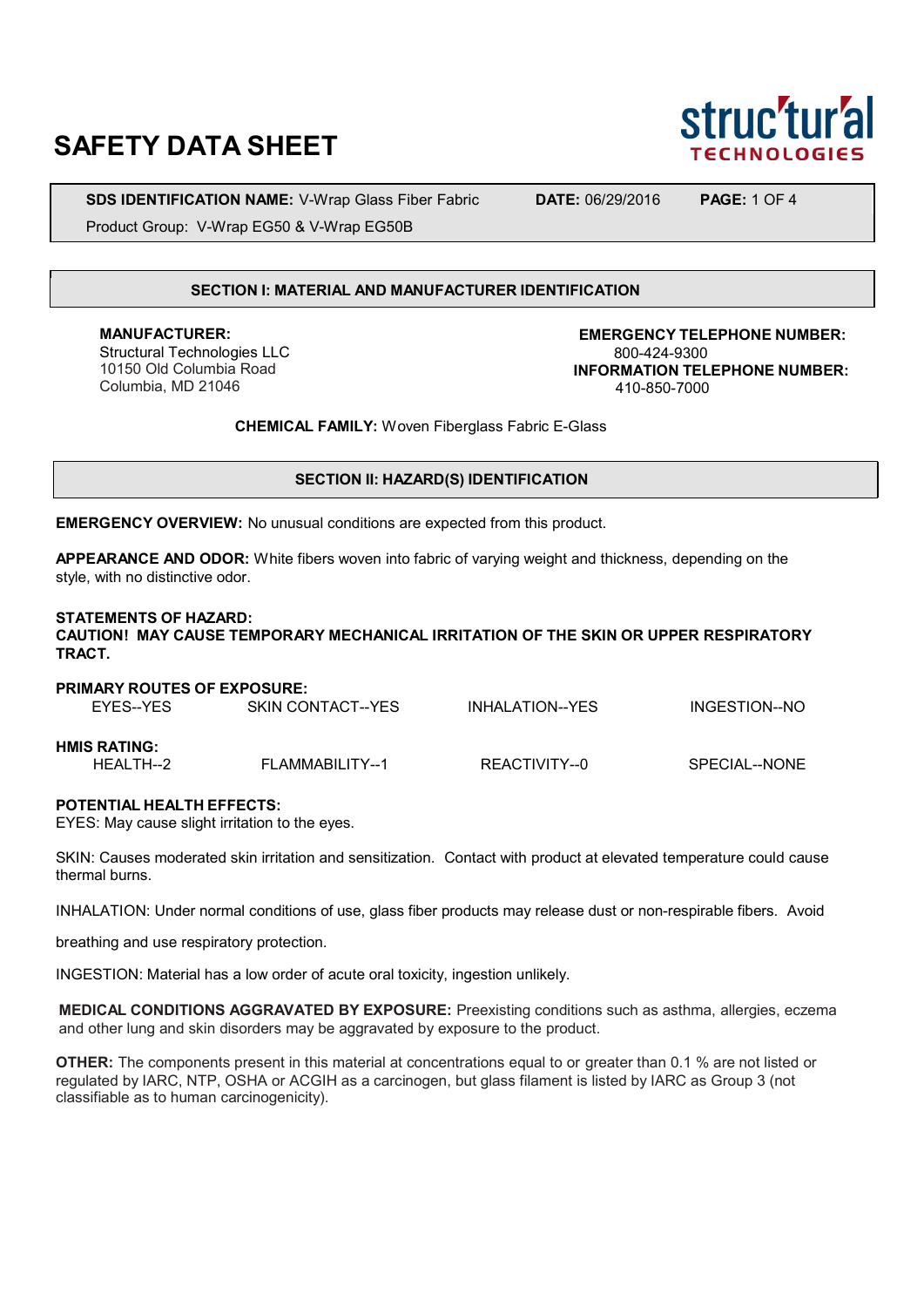| <b>DATE: 06/29/16</b> |
|-----------------------|
|                       |

| <b>SECTION III: COMPOSITION/INFORMATION ON INGREDIENTS</b> |                   |             |                                                                                    |                                                                                                  |  |  |
|------------------------------------------------------------|-------------------|-------------|------------------------------------------------------------------------------------|--------------------------------------------------------------------------------------------------|--|--|
| <b>MATERIAL OR</b><br><b>COMPONENT</b>                     | <b>CAS NUMBER</b> | % BY WEIGHT | <b>OSHA(PEL)</b>                                                                   | <b>ACGIH(TLV)</b>                                                                                |  |  |
| Fiberglass,<br>continuous filament                         | 65997-17-3        | >98         | Inert or Nuisance Dust:<br>15 mg/m $3$ (Total)<br>5 mg/m <sup>3</sup> (Respirable) | Fiber: 1 fiber/cc for<br>respirable fibers*<br>Dust: 5 mg/m <sup>3</sup> (Inhalable<br>Fraction) |  |  |

\**Fibers longer than 5μm; diameter less than 3 μm; aspect ratio greater than 5:1 as determined by membrane filter method at 400-450X magnification (4-mm objective)*

#### **SECTION IV: FIRST AID MEASURES**

**EYES:** Rinse immediately with plenty of water, also under the eyelids, for at least 15 minutes. If eye irritation persists, get medical advice/attention

**SKIN CONTACT:** Wash off immediately with soap and cold water. DO NOT use warm water because this will open up the pores of the skin, which will cause further penetration of the fibers. DO NOT rub or scratch affected areas. Remove contaminated clothing. If skin irritation persists, call a physician

**INHALATION:** If inhaled, remove to fresh air. If symptoms persist, call a physician.

**INGESTION:** Accidental ingestion of this material is unlikely. Rinse mouth with water and drink water to remove fibers from the throat. If symptoms persist, call a physician.

# **SECTION V: FIRE FIGHTING MEASURES**

**FLAMMABLE PROPERTIES:** Continuous Filament Glass Fiber products are not flammable, are incombustible and do not support combustion. Only the organic fraction is combustible and could release small quantities of hazardous substances in case of major and prolonged heat or fire.

**MEANS OF EXTINCTION:** Use extinguishing measures that are appropriate to local circumstances and the surrounding environment, e.g. water spray or fog, dry chemical, foam, carbon dioxide (CO2).

**PROTECTIVE EQUIP AND PRECAUTIONS FOR FIREFIGHTERS:** As in any fire, if necessary, wear selfcontained breathing apparatus and full protective gear.

# **SECTION VI: ACCIDENTAL RELEASE MEASURES**

**PERSONAL PRECAUTIONS:** Avoid contact with the skin and the eyes. Avoid dust formation. Wear appropriate personal protective equipment in case of direct contact with the product (see Section VIII).

**METHODS FOR CLEANING UP:** Avoid dry sweeping. Shovel the major part of spilled material into a container. Use an industrial vacuum cleaner with a high efficiency filter to clean up dust and residual spilled material. After vacuum cleaning, flush away with water.

#### **SECTION VII: HANDLING AND STORAGE**

**PRECAUTIONS TO BE TAKEN IN HANDLING AND STORAGE:** Store in a cool, dry place. Maintain seal against contamination from dirt and moisture.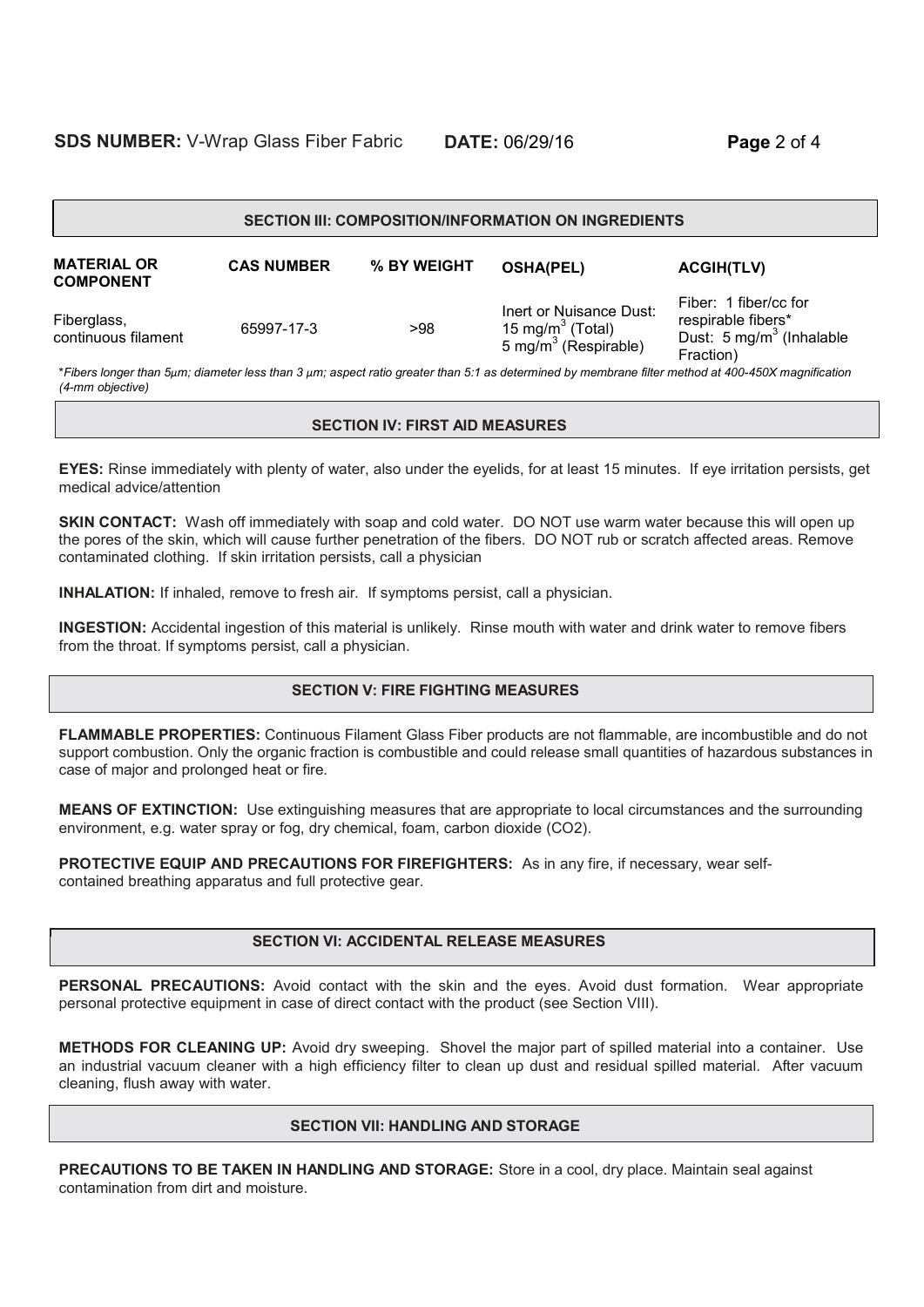#### **SECTION VIII: EXPOSURE CONTROLS/PERSONAL PROTECTION**

**EYE/FACE PROTECTION:** Avoid eye contact. Wear safety glasses with side shields.

**SKIN PROTECTION:** Wear protective clothing such as a loose fitting long sleeved shirt that covers the base of the neck, long pants, and gloves.

**RESPIRATORY PROTECTION:** Ordinarily not required. If sufficient dust or fibers is generated during use of the product, use a dust respirator approved by NIOSH, as appropriate.

**VENTILATION:** Use local exhaust sufficient to control fibers of dust generated. If exhaust ventilation is not available of is inadequate use a dust respirator approved by NIOSH, as appropriate.

**GENERAL HYGIENE RECOMMENDATIONS:** Before eating, drinking, smoking or using toilet facilities, wash face and hands thoroughly with soap and water. Remove any contaminated clothing and launder before reuse. Use vacuum equipment to remove fibers and dust from clothing and work areas. Compressed air is not recommended.

## **SECTION IX: PHYSICAL AND CHEMICAL PROPERTIES**

**APPEARANCE AND ODOR** White colored fabric. No distinct odor. **MELTING POINT (**˚**F/**˚**C)** > 800°C. **DENSITY** Molten glass:2,6 (Water=1) **VOLATILE (PERCENT (%) BY WEIGHT)** 0 **SOLUBILITY IN WATER Insoluble in water** 

#### **SECTION X: STABILITY AND REACTIVITY**

**REACTIVITY & STABILITY:** Stable under normal handling and storage conditions.

**INCOMPATIBLE MATERIALS:** None

**HAZARDOUS REACTION:** Hazardous reactions do not occur.

**HAZARDOUS DECOMPOSITION PRODUCTS:** None in normal use conditions. Hazardous decomposition products may be released in case of heat exposure or during a fire.

## **SECTION XI: TOXICOLOGICAL INFORMATION**

Continuous filament glass fibers are not respirable according to the World Health Organization (WHO) definition.

Respirable fibers have a diameter (d) smaller than 3μm, a length (l) larger than 5μm and a l/d-ratio larger than or equal to 3. Fibers with diameters greater than 3 microns, which is the case for continuous filament glass fiber, do not reach the lower respiratory tract and, therefore have no possibility of causing serious pulmonary disease.

Continuous filament glass fibers do not possess cleavage planes which would allow them to split length-wise into fibers with smaller diameters; rather they break across the fiber, resulting in fibers which are of the same diameter as the original fiber